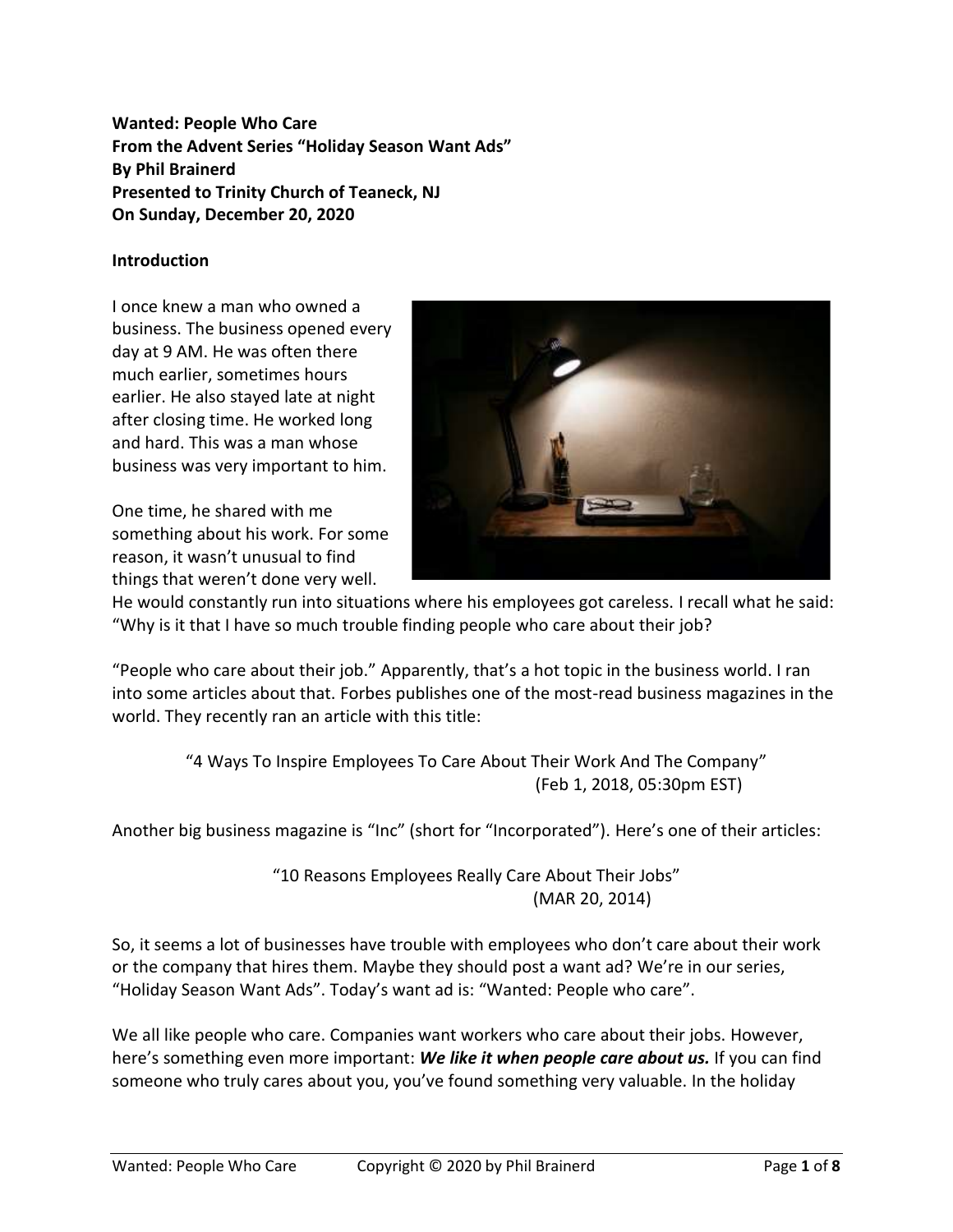season, we're reminded that someone very important cares about us. He care about you. That someone is God.

Here's a well-known statement from the Bible:

Cast all your anxiety on him because he cares for you. (I Peter 5:7)

Why does God care about us? For the most important reason of all - Because he loves us. In the Advent season, we celebrate Hope, Joy, Peace, and Love. Today, we'll look at: Love.

Would you like to know something interesting? The word "Love" doesn't appear anywhere in the Christmas story. When you look at the Christmas story, the other themes are easy to find.

But the angel said to them, "Do not be afraid. I bring you good news that will cause great joy for all the people." (Luke 2:10 -emphasis mine)

The Christmas angel announced two of the themes here. "Good News" implies hope. We also see hope from the prophecies of Scripture that we've discussed in our series. Certainly, we see "Joy" announced by the angel.

Later, more angels appear.

Suddenly a great company of the heavenly host appeared with the angel, praising God and saying, "Glory to God in the highest heaven, and on earth peace to those on whom his favor rests." (vs 13-14 - emphasis mine)

Here, we see a clear announcement of peace. Hope, Peace, and Joy are easy to find in the Christmas story. However, the word "love" doesn't actually appear there. So, why do we include it in the Advent season? We include it because "love" is the root of almost everything else at Christmas.

Let's learn some things about love as it appears in the Bible, and as it relates to the Christmas story. For the regulars, some of this will be familiar - But not all. There will be a few surprises along the way. If not surprises, I hope we will expand our knowledge of God's love.

Let's start with the familiar: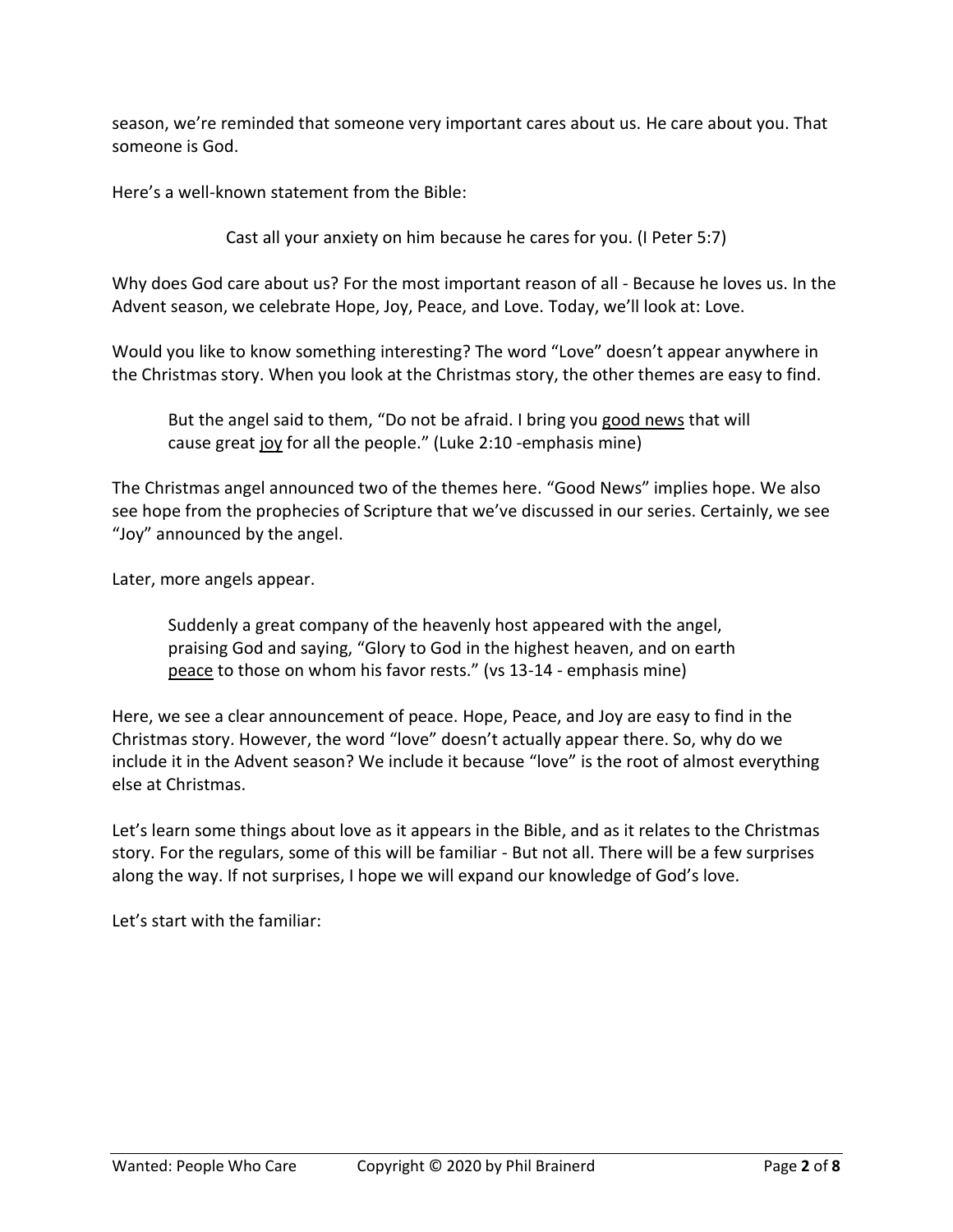### **I. Love is the root of everything else in the Christmas Story**

For God so loved the world that he gave his one and only Son, that whoever believes in him shall not perish but have eternal life. (John 3:16)

Love is why God sent his Son to us. Love is why his Son was born as a human baby. Love is why God sent the angels to announce the birth of his Son. Love is why he sent a star to guide the wise men. Love is why God planned all this long before it happened - That's why he could announce it centuries before in Bible prophecy.

Why does God love?

God is love (I John 4:8)

God is love – Love is one of the things that makes God who he is. So, love is at the root of almost everything in the Christmas story.

Let's ask some questions. First, what is this love? Here's a tougher one: Do you understand love? If you have trouble with those questions, you're not alone. Love is hard to fully define or understand.

Why is that? We have trouble understanding love because our world is broken. In a broken world, there is no perfect love. To find perfect love, we need to look somewhere else. We need to look one who is perfect. We need to look to God.

To learn about this, we could study what the Bible has to say about God's love. But God offers us something better; something wonderful. God offers us the opportunity to meet him. God wants to open his heart and his mind to us. Let's take him up on that. We can't learn everything about God and his love in one session, but we'll hit some important points.

As we said, most people who have spent time in church know that God is love, and that love made him send his Son. Here's something you might not have known.

#### **II. God Love His Glory**

God loves his glory. Did you know that? Let's read about it.

For my own name's sake I delay my wrath; for the sake of my praise I hold it back from you, so as not to destroy you completely. (Isaiah 48:9)

Listen: This is God talking to us. Look at what he says: "For *my own* name's sake *I* delay my wrath." Why does he do that? Why does he withhold wrath?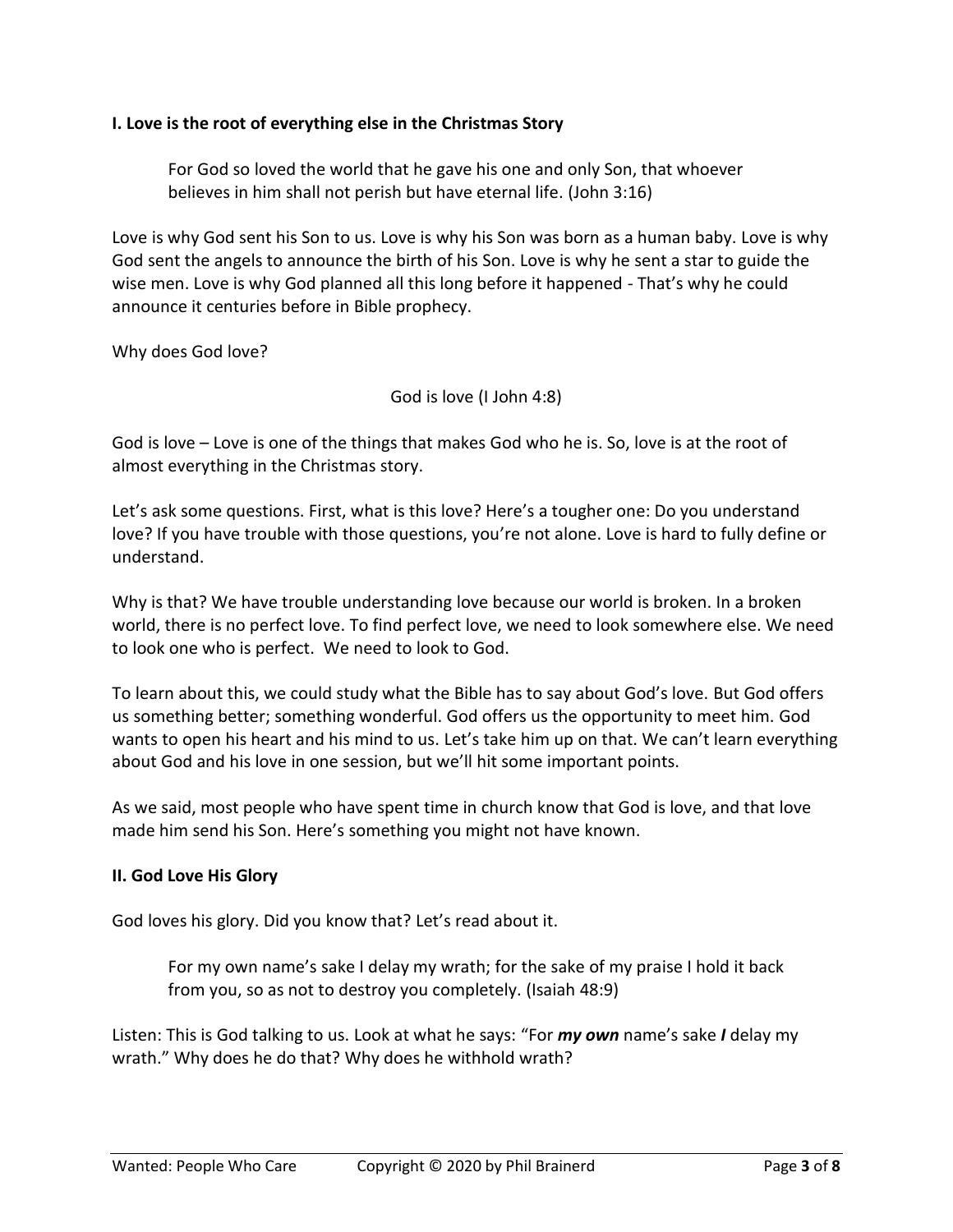See, I have refined you, though not as silver; I have tested you in the furnace of affliction.

For my own sake, for my own sake, I do this. How can I let myself be defamed? I will not yield my glory to another. (Isaiah 48:10-11)

God loves his glory. He zealously protects it. We're told, he will not yield his glory to another.

God's glory is a big topic. It's something we don't talk about enough. One of the reasons we don't' talk about it is that it's hard to understand. It's kind of like the difference between describing baseball and describing beauty. If you meet someone who doesn't know what baseball is, you can say things like:

- There's this ball about the size of your palm.
- One person throws it.
- Another person tries to hit it with a big stick.
- And so on.

Describing beauty is harder. If someone asks, "What is beauty?" You can only say that certain things look good to us. Flowers look good, so flowers have beauty. Sunsets look good, so a sunset has beauty. A pile of rocks – not so much.

What I want to do in in this article is introduce us to God's glory. We'll start by saying that it's very important to him. We'll learn more about it and why it's important once we get back to our regular message series after the Advent holiday. Today we just need to understand two things.

- 1) God's glory is the reason we praise his name.
- 2) Glory one of the reasons that God makes an offer of peace to mankind.

Look at what we just read:

For my own name's sake I delay my wrath; for the sake of my praise I hold it back from you, so as not to destroy you completely. (Isaiah 48:9)

God's glory is part of the reason that he is led to forgive when he has been offended. Instead of wrath, he offers peace. And that's why God's glory plays an important role in the Christmas story. Let's re-read a well-known passage with that in mind.

Suddenly a great company of the heavenly host appeared with the angel, praising God and saying, "Glory to God in the highest heaven, and on earth peace to those on whom his favor rests." (Luke 2:13-14)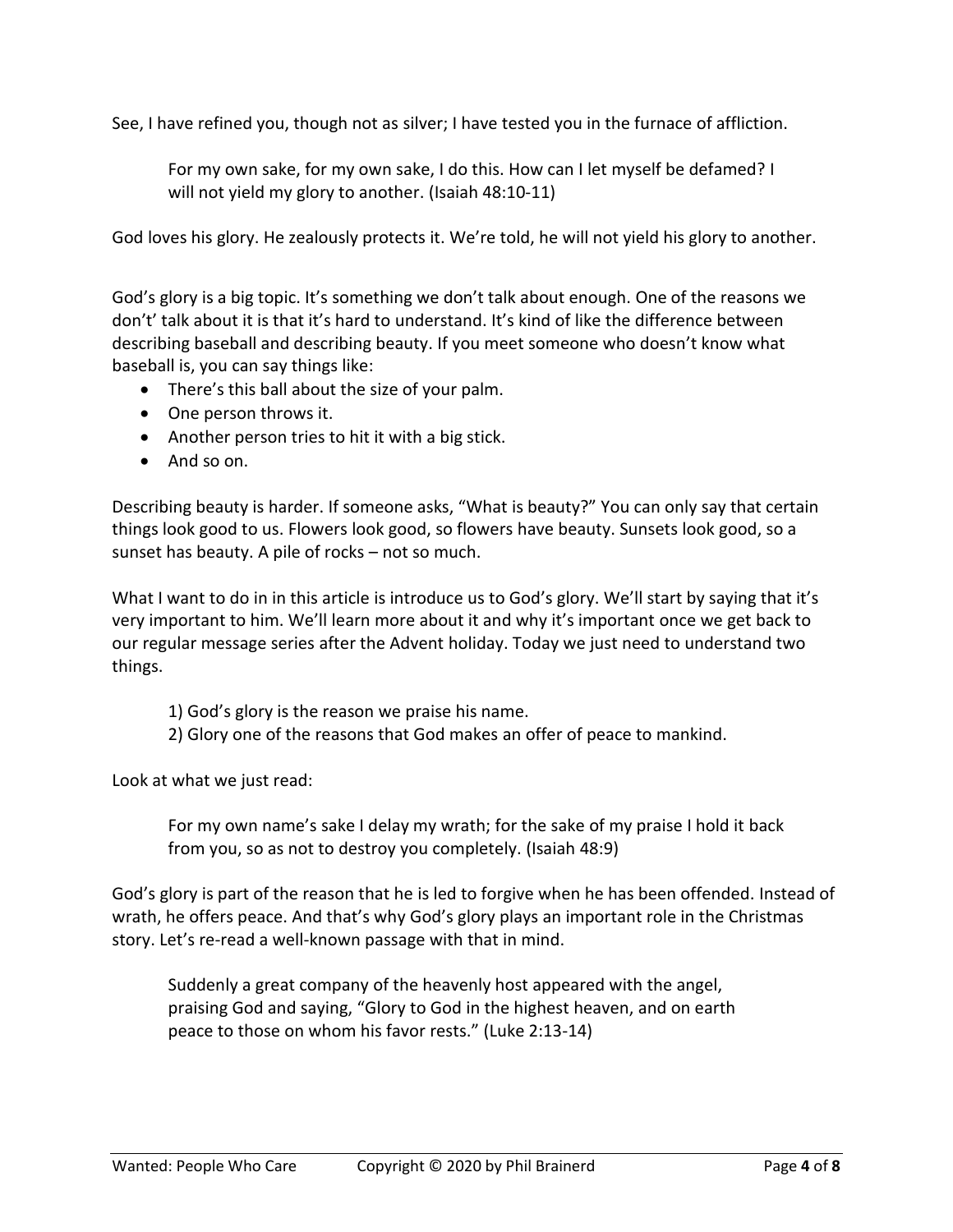God loves his glory. The offer of peace that God makes to mankind in the Christmas story is part of that glory.

As we learn more about God, as we meet him together, we'll learn more about God's glory. Why? Because it's important. Here's what the apostle Paul said:

So whether you eat or drink or whatever you do, do it all for the glory of God. (I Corinthians 10:31)

God loves his glory. Let's move on now and look at some other aspects of God's love.

## **III. God the Father Loves God the Son**

God the Father loves his son, Jesus. We learn about this on the day that Jesus was Baptized.

As soon as Jesus was baptized, he went up out of the water. At that moment heaven was opened, and he saw the Spirit of God descending like a dove and alighting on him. And a voice from heaven said, "This is my Son, whom I love; with him I am well pleased." (Matthew 3:16-17)

Once again, we're meeting God. God is allowing us to listen to him speak. We're listening in on a conversation. God says, "This is my Son, *whom I love*." God the Father loves God the Son. Why is this important? Of course, it's important because it's true. We just heard God say it. It's also important because it shows us how much God loves us. We started by quoting John 3:16 where we're told that God loved the world so much that he gave his Son.

Sending Jesus to the earth was no small thing. Jesus lived in the comfort and beauty of heaven. He was surrounded by angels who worshipped him day and night. We will never know what it took for the infinite God to become a baby in the womb. Whatever it took, it was immense. More than that, it was a great sacrifice. Jesus was born into a poor family. He had to go through all the things humans go through. Was he ever bullied, or did other children make fun of him? Most children go through those experiences. We know that at some point, the Scriptures stop including talk of his earthly father, Joseph. This which means his earthly father died at some point, leaving the oldest child, Jesus, to take care of the family. He had to work long hours as a carpenter to do that. Once Jesus started his public ministry, we know that he was often misunderstood and mocked. Eventually, he went through the torture of death by crucifixion. God the Father knew all this would happen to his Son when he commanded him to go to the earth.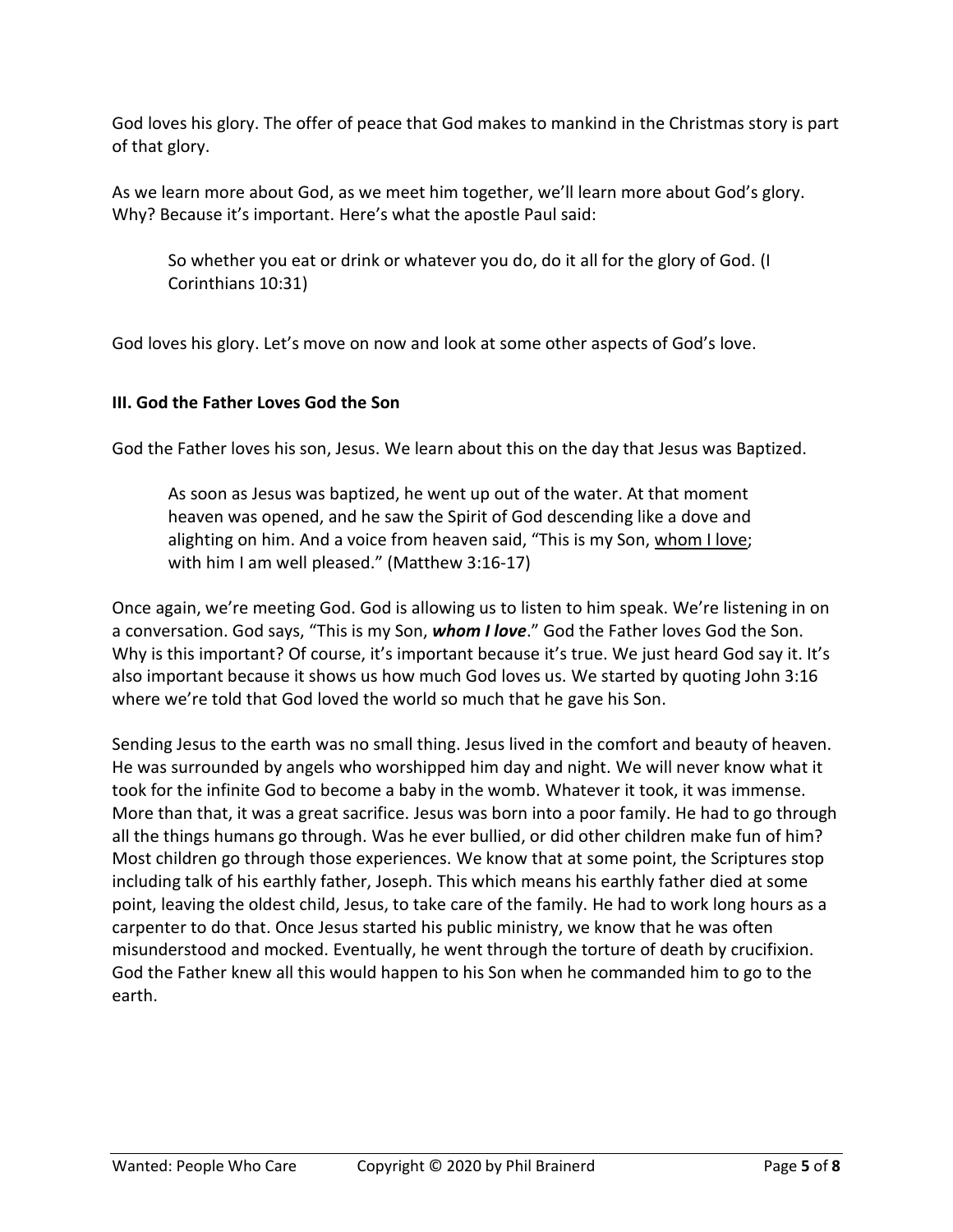When you love someone, it's hard to send them into a situation where they will experience pain. Yet, that's what God did. So, it's important for us to understand that God the Father loves God the Son. It helps us to understand the love that he has for us.

So, God commanded his Son to do things, some of which were very painful. This raises another question: Why did Jesus obey his Father?

# **IV. God the Son Loves God the Father.**

Jesus obeyed his Father for two reasons. First, Jesus, the Son of God, loves his Father.

...I love the Father and do exactly what my Father has commanded me. (John 14:31)

We've heard from God the Father. Now, we hear from God the Son. Once again, we're listening in on a conversation between Jesus and his followers. Jesus says, "I love my Father". "Because I love my Father, I do exactly what he commands."

"Exactly" - Have you ever asked somebody for something, and they give you half of what you ask for? Jesus does what his father commands. Exactly what his father commands. Why? Because of love.

Here's where perfect love comes in. If we ask for something here on earth, we often get it imperfectly because on earth, we only have imperfect motivations. Jesus doesn't only love his Father. He has perfect love. Perfect love has only one goal: To please the one you love. That's it. Perfect love gives and expects nothing in return.

That's how Jesus feels about his father. Another way of saying "please" is "to make happy". Because Jesus wants to please his father, to make his Father happy, he does exactly what he is commanded - Even if it's hard - Even if it's very painful.

God the Son loves God the Father.

As we said, there are two reasons that Jesus does what his Father says. Here's the second reason.

## **V. God the Son loves the people whom his Father loves.**

Jesus loves humans. He probably loves us just because he does. But we're also told that his Father's love for him is part of his motivation.

As the Father has loved me, so have I loved you. (John 15:9)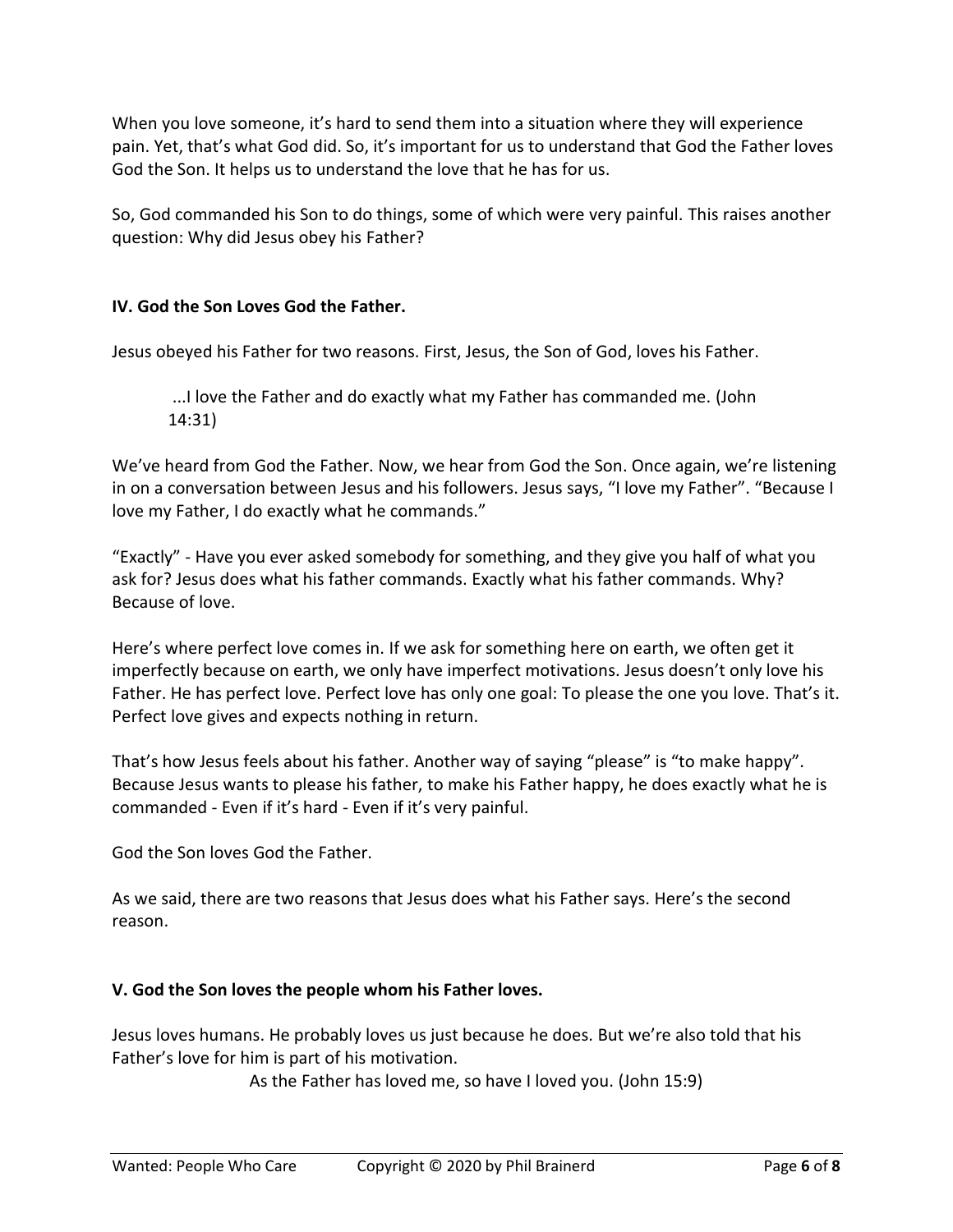Once again, we're meeting Jesus. Again, we're listening in on a conversation. This is Jesus speaking from his heart. God the Son loves the people whom his Father loves. And once again, this is perfect love. This is love that seeks the best and highest for the object of love. It is a love that gives and expects nothing in return.

Jesus obeyed his Father's commands because of love. Jesus obeyed even when it was hard and painful. The people who received the benefits of that obedience are you and me. What did Jesus get out of his obedience? Joy.

For the joy set before him he endured the cross… (Hebrews 12:2)

Because of love, Jesus only needed two things to endure the cross. 1) The knowledge that it would make his Father happy. 2) The knowledge that the cross allows God to offer salvation to all mankind. Those things brought joy to Jesus. That's perfect love.

## **Our Response**

There's a lot of love going on here. God loves all of us. God loves his glory. God loves his Son. The son loves the Father. Because the Father loves the Son, the Son loves us.

So, how do we respond to all this?

First, we need to believe all this. Getting back to the first Bible verse that we read.

For God so loved the world that he gave his one and only Son, that whoever believes in him shall not perish but have eternal life. (John 3:16)

You must believe that God loves you. He loves you so much that he was willing to send his Son, whom he dearly loves for you. God does not want you to perish but have everlasting life.

This brings up yet another question: Why would you perish? We are all in danger of persishing because of sin. God didn't send Jesus to the earth to throw a party. God sent Jesus to die on the cross for our sins.

You must recognize that you have a problem of sin. You must be willing to turn from your sins. The word for that is "repent". If you'll do that - If you'll repent and believe in Jesus, you can enjoy God's love for all eternity.

Let us tell you how you can enjoy God's love by believing in Jesus Christ. See the end of this article for more information.

Jesus tells us what to do after that.